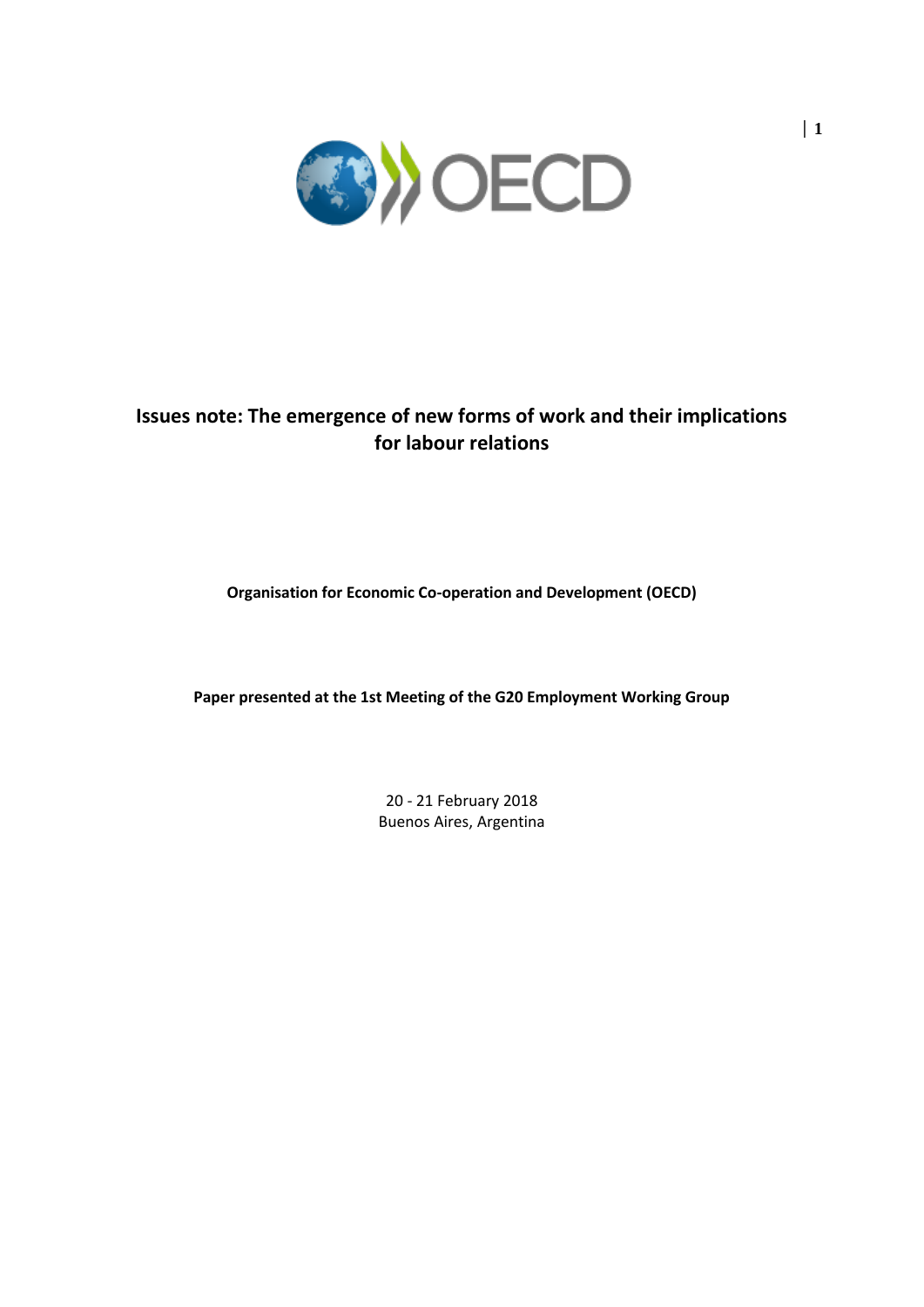#### **Introduction**

**Recent years have witnessed a rise in new ways of working** which has been driven by a mixture of technological advances, the emergence of new business models and management philosophies, as well as by deliberate policy decisions on the part of governments. Digital platforms are allowing businesses to find skills, and individuals to sell their services, in a global labour market. ICT allows individuals in remote areas to have access to basic services and information about the labour market, and the emerging economies are among the largest suppliers of online labour. A growing number of jobs are broken down into separate tasks (or "gigs") which can be outsourced to individuals with specialist skills working as freelancers. Technology has brought down transaction costs to such an extent that even small and medium-sized enterprises can now engage in outsourcing through micro-transactions. The internet and modern information and communication technologies are also allowing individuals to work where and when they want, blurring the distinction between work and personal life. And the move to an "*on-demand*" economy has frequently been facilitated by the advantageous tax and regulatory treatment of on-call labour and self-employment.

**These trends are putting pressure on the traditional employer-employee relationship** and its suite of rights and protections which had been gradually strengthened over time in advanced but also in emerging G20 countries. While new forms of work increase choice about where and when to work, there is also a worry that they are shifting risks and responsibilities away from employers onto workers. Many gig and on-call workers are not covered by standard labour regulations and institutions (including minimum wages, health and safety, and working time regulations) and this has raised concerns about the potential negative consequences of new forms of work on job quality and inequality. In the context of emerging economies, large shares of informal employment can represent an additional challenge to labour relations, and it is unclear a priori what the effects of the platform economy on informality will be.

**One of the rights and protections at risk is the freedom of association and the right to collective bargaining.** The rise of the platform economy and the new forms of work associated with it are bringing new challenges for labour relations – on top of those that already existed. Indeed, the decades-long fall in unionisation and collective bargaining coverage rates has been associated with technological and organisational changes, globalisation, the decline of the manufacturing sector, the expansion of flexible forms of work and population ageing. Many gig workers, whether rightly or wrongly, are classified as self-employed and, therefore are considered businesses for the purposes of competition law. Joining unions and collectively negotiating rates would normally be seen as a breach of the cartel prohibition – i.e. an anticompetitive practice.

**Yet good labour relations are critical to successfully manage the transition to the future of work.** Nothing about the future is inevitable, and social partners play an important role in shaping this future, in partnership with government and other stakeholders, both through collective bargaining as well as by influencing policy directly. Social partners can jointly decide what technologies are adopted, and how. They play a role in managing transitions for displaced workers. They can help identify skills needs, develop education and training programmes, and deliver them. They can play a role in providing social protection for workers. And collective bargaining can be used as a regulatory tool to address non-standard forms of work. In emerging economies, social dialogue and collective bargaining can be part of a broader strategy to fight informality and improve job quality.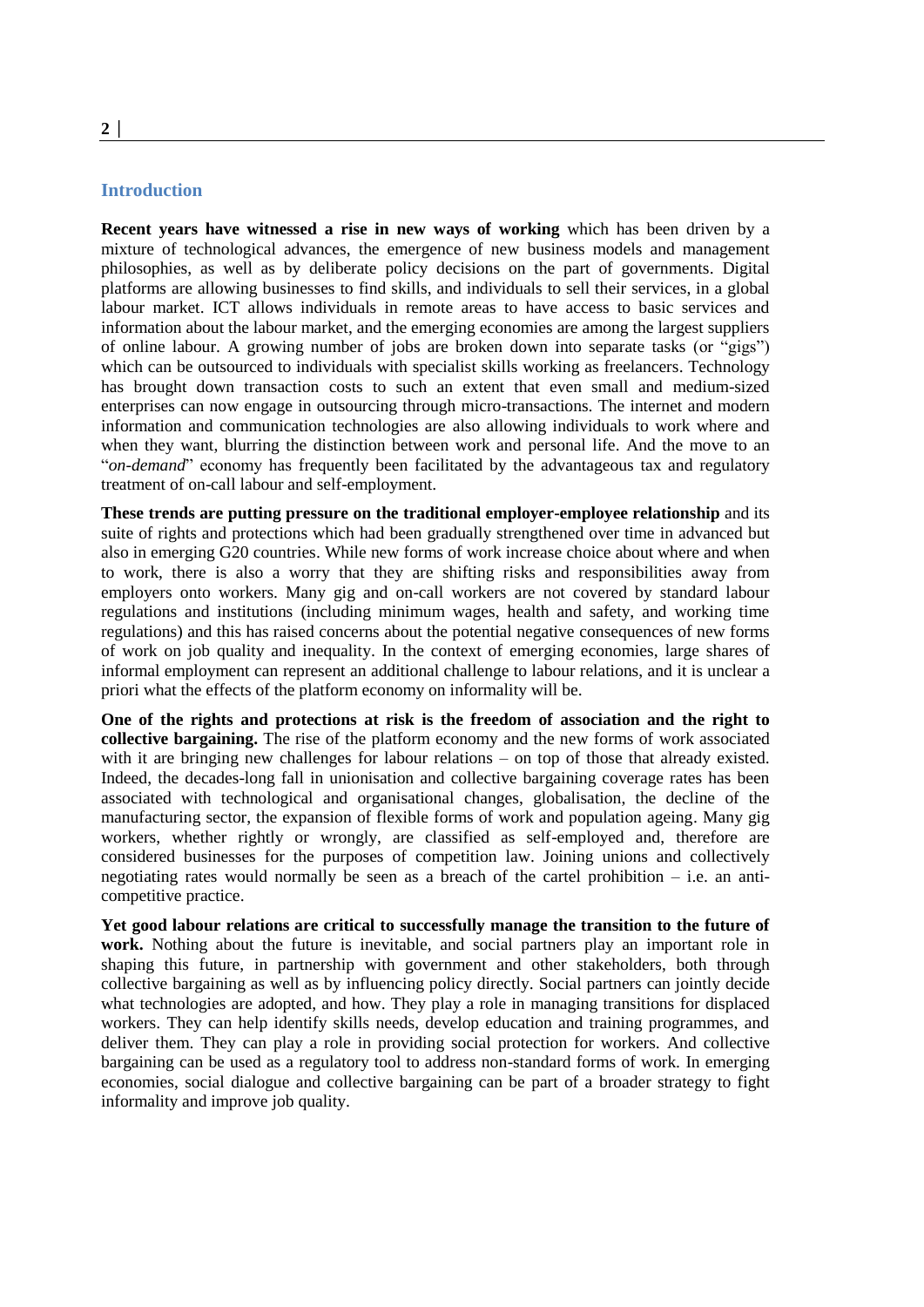Against this background, the present note discusses recent trends in collective bargaining and in non-standard employment. It then discusses what governments and social partners can do to strengthen labour relations and rights at work – building on recent OECD work as well as the outcomes of the OECD/Netherlands workshop on "Labour Relations in the Future World of Work" held in Paris on 11 December 2017 in Paris. The key take-aways from this workshop are summarised below. While these provide interesting avenues to further explore, they should not yet be taken as the OECD's opinions and final recommendations on the subject. For the OECD, they will provide one of the numerous inputs into its work programme on collective bargaining.

- Alternative labour movements can help strengthen the voice of workers in new forms of employment, with new technologies playing a further facilitating role.
- However, there are limits to what alternative labour movements can achieve, and there is still value in collective bargaining, both for workers and employers. This is why alternative labour movements are better seen as complements rather than as substitutes to traditional labour unions.
- Unions can and do reach out to non-standard workers, and social dialogue can help regulate new forms of work.
- But government intervention is needed to develop a favourable regulatory environment. In particular, revisions of both competition and labour law may be needed.

The discussion focuses on OECD G20 countries primarily, but several of the issues are relevant to non-OECD G20 countries as well, and those are highlighted where appropriate. In addition, however, there is likely to be a complex relationship between new forms of employment and informality, which is beyond the scope of this note, but which will be relevant for emerging economies in particular.

## **Section 1: Trends in collective bargaining**

Trade unions and business and employer organisations are key pillars of social dialogue in most G20 countries. However, their reach has declined over recent decades in many countries.

### *Trade union density has declined*

On average, for those G20 countries for which data are available, less than one in five workers is a member of a trade union – down from one in three in the late 80s (Panel A of [Figure](#page-3-0) 1). These averages mask huge variations across countries – only 7% of workers are unionised in Indonesia and 8% in Turkey, while 35% are union members in Italy and 42% in China. Technological and organisational changes, the decline of the manufacturing and public sectors, but also the increasing spread of flexible forms of contracts and policy reforms in several countries are among the main drivers behind this marked decline in trade union density.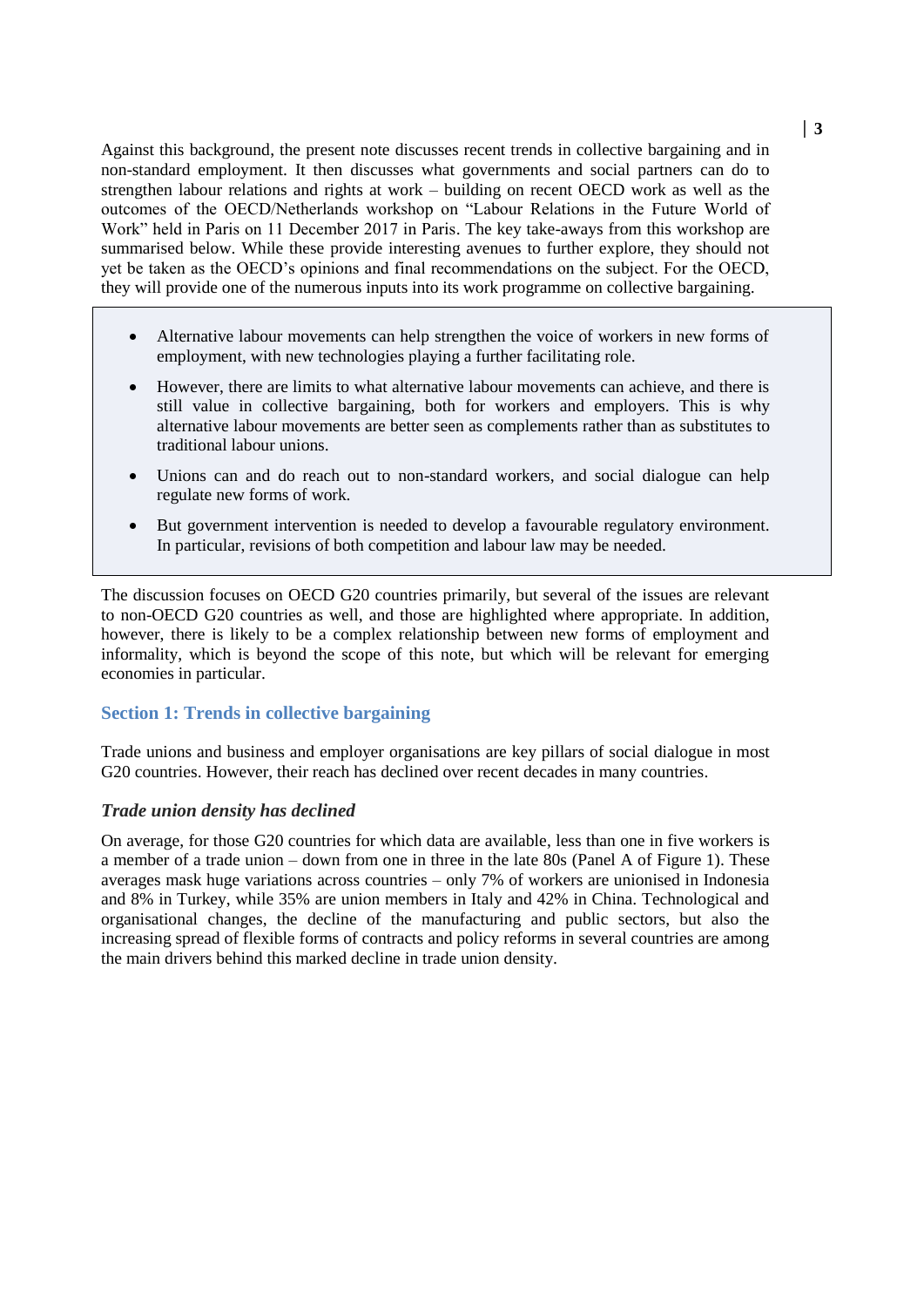#### **Figure 1. Trade unions, business and employer organisation and collective bargaining coverage in G20 countries**



Ministry of Labour and Social Security refer to the number of workers covered by the social security institution and set it at 11.21% in 2015. 1985 refers to 1986 for Indonesia; 1988 for Brazil; 1989 for Argentina; and 1990 for the Russian Federation. 2016 refers to 2011 for Brazil; 2012 for India and Indonesia; 2013 for China, France and the Russian Federation; 2014 for Argentina; and 2015 for Italy, Korea and Turkey.

*b)* 2000 refers to 2002 for France, Germany and the United Kingdom; and 2013 refers to 2009 for Korea and the United Kingdom; 2011 for Germany; and 2012 for France and Italy.

*c)* No statistics available for China and Saudi Arabia. 1985 refers to 1986 for Turkey; and 1994 for Brazil; 2016 refers to 2012 for India, Indonesia and Mexico; 2013 for Brazil and the Russian Federation; 2014 for Argentina, France and Italy; and 2015 for Korea.

*Source:* OECD/ICTWSS Database and J. Visser, ICTWSS database (Institutional Characteristics of Trade Unions, Wage Setting, State Intervention and Social Pacts)[, http://www.uva-aias.net/en/ictwss.](http://www.uva-aias.net/en/ictwss)

<span id="page-3-0"></span>**4 │**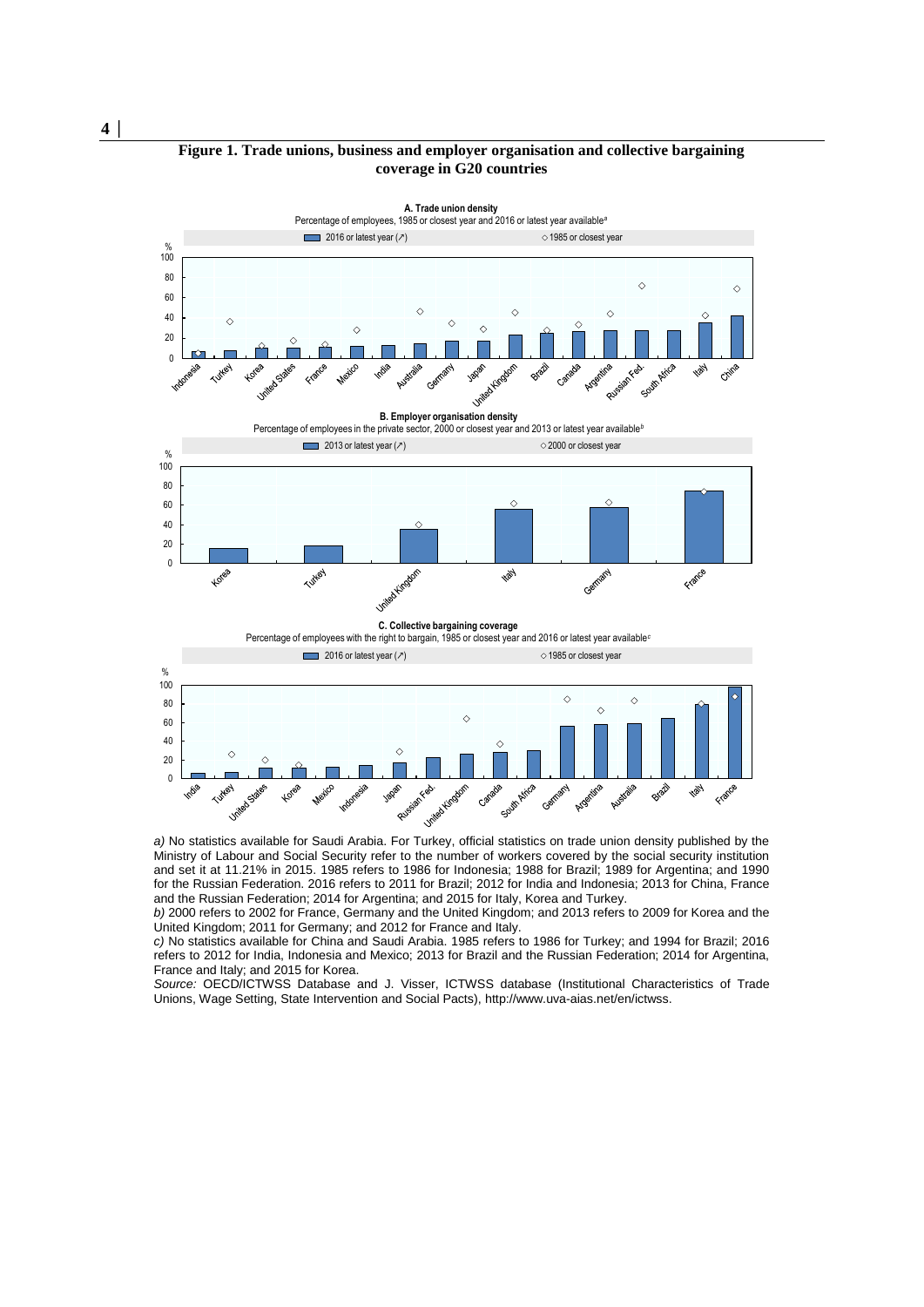### *Employer organisation density has remained stable, but varies a lot across countries*

Employers, business and employer organisations are the other key actors of collective bargaining, but much less is known about their membership and representativeness. In several European G20 countries, business and employer organisations have a direct role in social dialogue, both at the national and at the sector level. In most non-European G20 countries, however, employer associations represent the interests of business but do not negotiate collective agreements. In those countries, most, if not all, bargaining takes place at the firm level. Official and up-to-date statistics on the number of workers covered by employer organisations (employer organisation density) are limited and partial, and they are often based on self-reported data. An additional complication is that firms may belong to several employer associations at once. Based on the available information, around 50% of employees in the private sector work in firms affiliated to an employer organisation – but with considerable variation across countries (Panel B of [Figure](#page-3-0) 1). Employer organisation density has been quite stable over the last few decades. This stability sharply contrasts with the fall observed in trade union density.

Membership rates are not the only elements to gauge the influence of unions and employer organisations. These rates are closely interlinked with the labour relations system itself and often reflect long historical patterns. However, they are good proxies to measure the ability of unions and employers to represent a broad base of workers and firms or merely a narrow segment of them.

### *Collective bargaining coverage has declined*

The share of employees covered by collective agreements at national, sectoral or company-level has also declined. On average across G20 countries for which data are available, 38% of workers are covered by a collective agreement, down from 55% in 1985 (Panel C of [Figure](#page-3-0) 1). This indicator is key for comparing the relative strength of collective bargaining across countries since it captures the extent to which workers' employment conditions are actually influenced by collective negotiation. All in all, collective bargaining coverage is high and stable only in countries where multi-employer agreements (mainly sectoral or national) are negotiated. A second key element which matters for bargaining coverage is the relative strength and willingness to negotiate of employer organisations. Indeed in countries where employer organisation density is high, coverage is also relatively broad, and vice versa. On the contrary, the relationship between collective bargaining coverage and trade union density is weaker. Collective bargaining coverage tends to be significantly higher than trade union density as agreements often apply also to non-union members.

### **Section 2: Trends in non-standard and informal work**

Recent trends in non-standard employment, notably temporary and dependant self-employment, have brought new challenges for social partners.

### *Temporary employment has increased in many, though not all, countries*

Temporary employment is an important form of non-standard employment in OECD countries. It includes standard fixed-term contracts (that is contracts with a precisely defined end date), seasonal work, on-call contracts of limited duration, project contracts, training contracts and TWA contracts between the worker and the agency if of limited duration. Over the last few decades, temporary employment has increased primarily in the EU28 (including in France, Germany and Italy) but also somewhat in Canada and in Japan [\(Figure](#page-6-0) 2). In the other G20 countries with available data, the trend is mixed. Australia experienced a fall in temporary work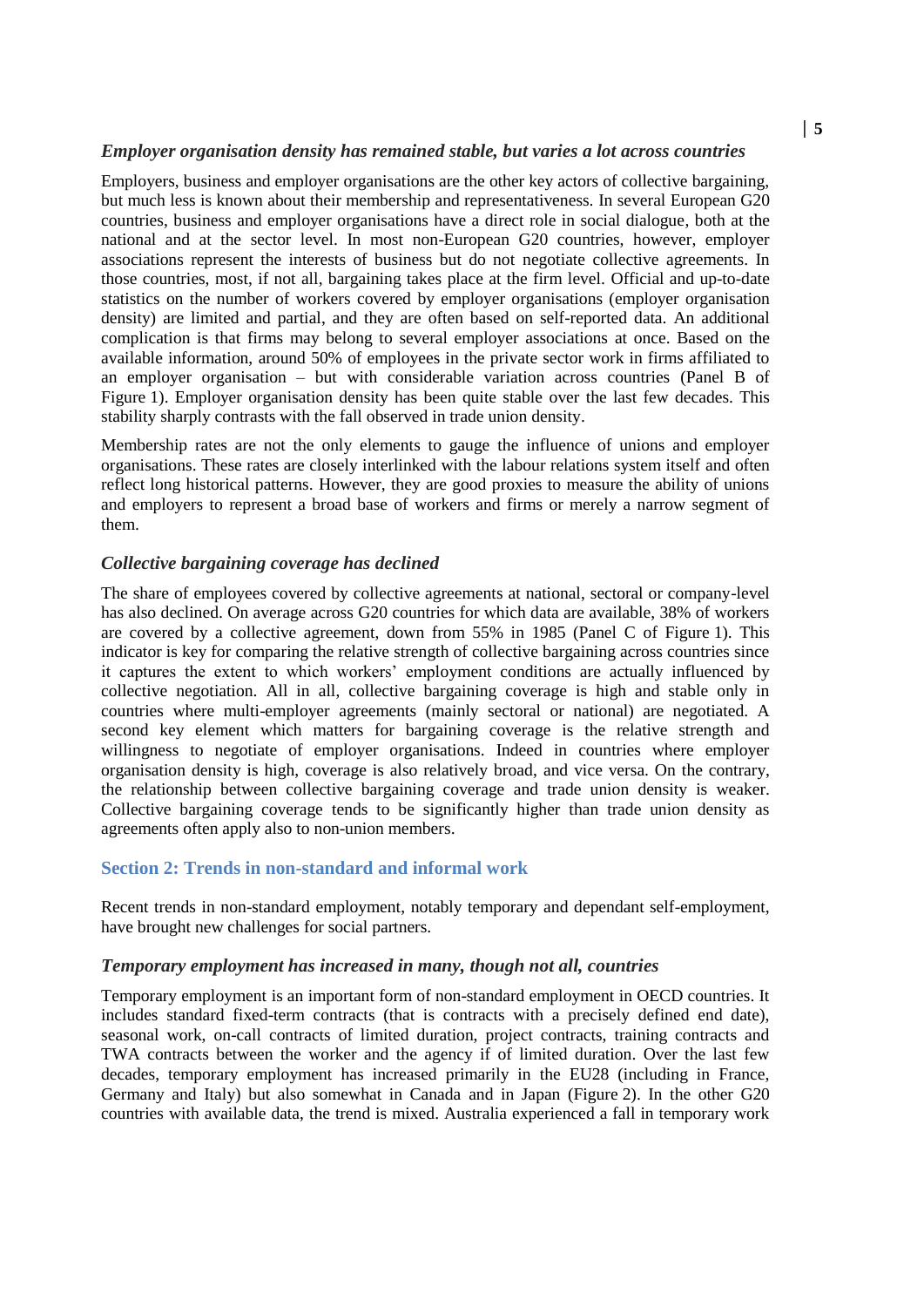### **6 │**

(but this excludes workers on casual contracts), as did Korea and Mexico. In Turkey, despite a long-term decline, there has been a recent uptick in the share of temporary employment.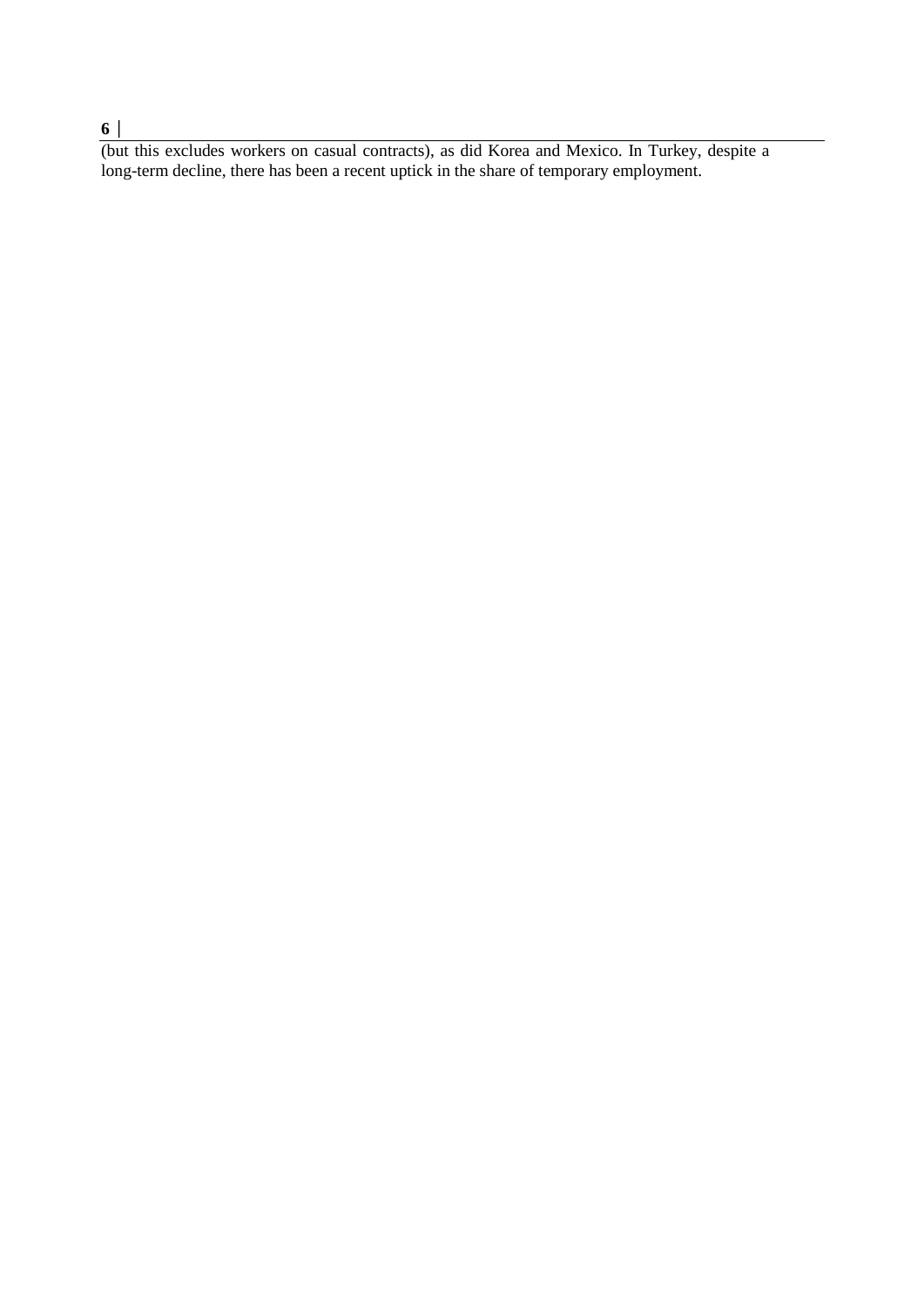<span id="page-6-0"></span>

*Source*: OECD Labour Force Statistics Database.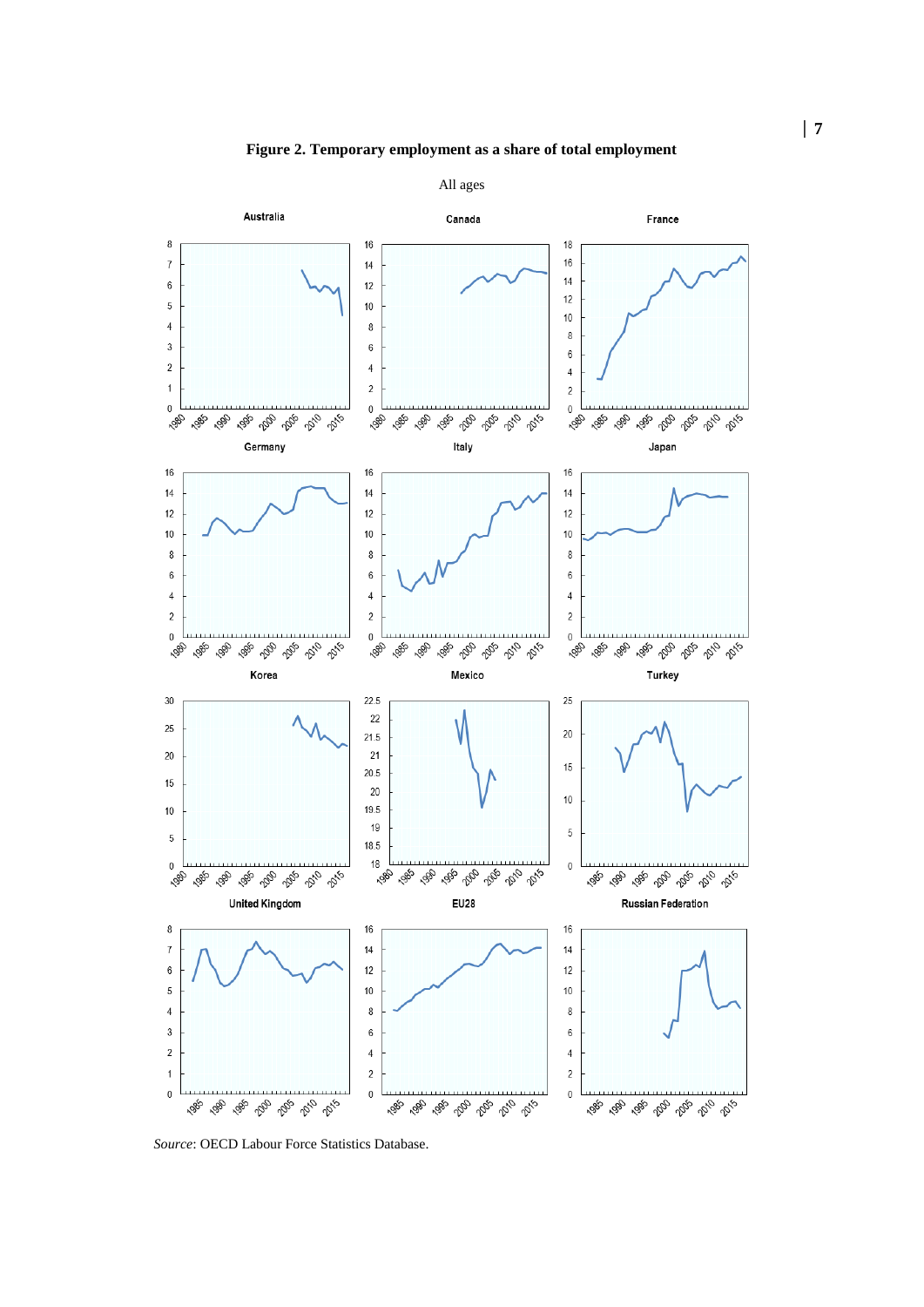# **8 │**

# *Dependent self-employment has increased*

Another type of non-standard employment includes dependent self-employed workers – i.e. ownaccount self-employed whose conditions of work are similar to those of employees, in the sense that they work mainly or exclusively for a specific client-firm with limited autonomy and often closely integrated into its organisational structure. Even though their degree of subordination is similar to that of an employee, they are usually not protected by employment protection rules because these rules do not apply to commercial contracts. In addition, they typically have the same fiscal and social protection regimes as for the other self-employed, which is typically less burdensome for their employers. As a consequence, this type of contracts represents another flexible and often low-cost alternative to regular, open-ended employment contracts. When there is a high degree of worker subordination, the use of such contracts for services is, in principle, unlawful in many countries and a key issue for policy is to identify and redress abuses. In practice, such workers are not easily identified in standard labour force statistics. [Figure](#page-7-0) 3 presents cross-country comparable estimates of the size of the group of dependent self-employed workers as a percentage of total dependent workers, calculated using the European Working Conditions Survey. The share of dependent self-employed workers ranges from 0.7% of the dependent workforce in France to 3.4% in Italy. In all G20 countries with available data, this share has increased between 2010 and 2015.

**Figure 3. Share of dependent self-employed as a percentage of dependent workers, 2010 and 2015**

<span id="page-7-0"></span>

*Note*: Dependent self-employed workers are identified as own-account self-employed for whom at least two of the following conditions hold: *i)* do not have the authority to hire or dismiss workers; *ii)* generally do not have more than one client; and *iii*) cannot choose or change any 2 of the 3 following: their order of tasks, their methods of work, and their speed or rate of work. Dependent workers are the sum of employees and dependent self-employed. Excludes the agricultural and public sectors.

*Source*: OECD calculations based on Eurofound (2010), "5th European Working Conditions Survey (EWCS)" and Eurofound (2015), "6th European Working Conditions Survey (EWCS)".

#### *Platforms have further fuelled the growth in non-standard employment*

In recent years, a small but growing share of workers has provided services through online intermediaries, or platforms. There is great variation in the employment status of these workers, reflecting the heterogeneity of the platform economy itself (ranging from selling labour, either virtual or physical, to providing temporary access to underutilised assets). Many work as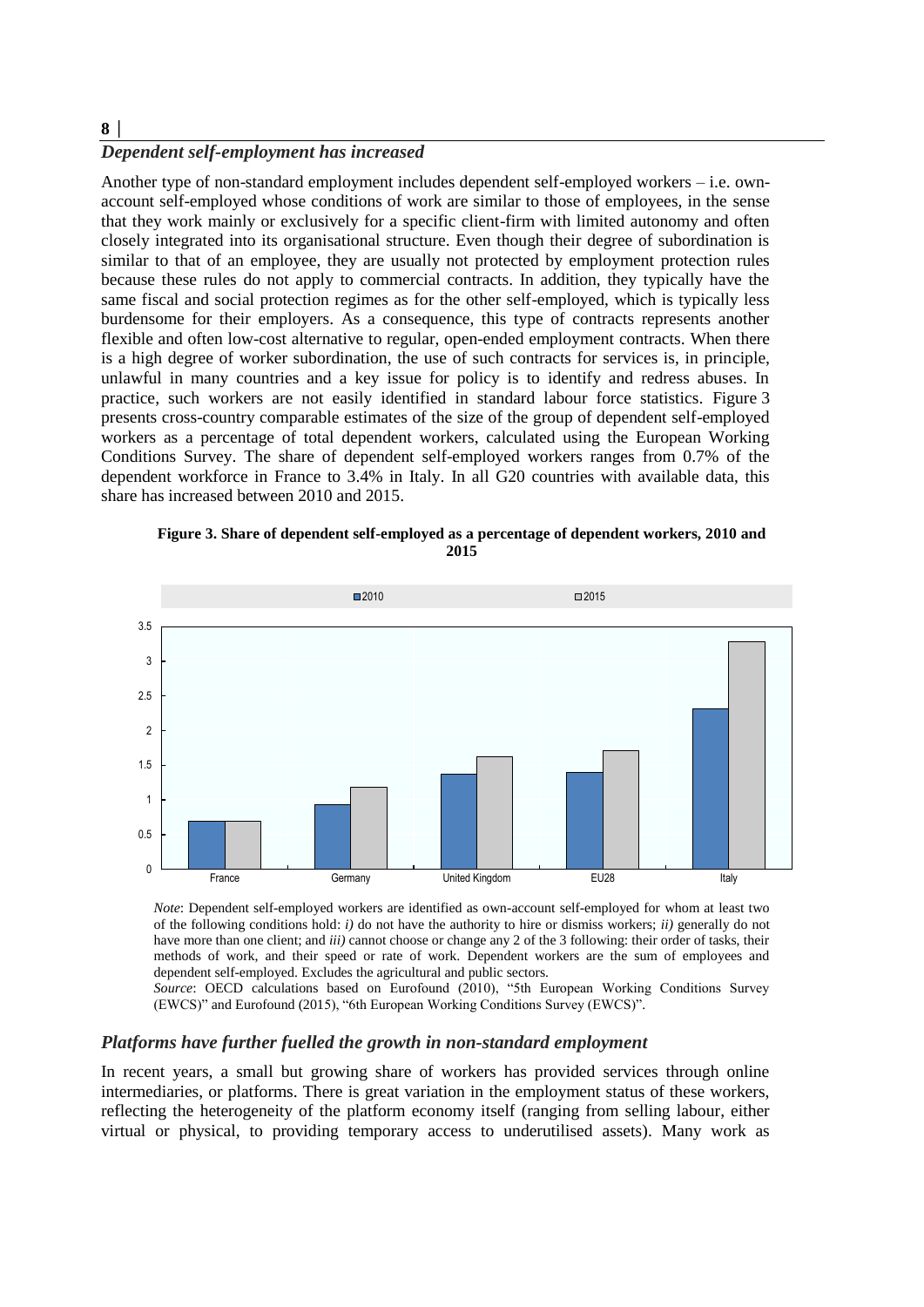freelancers, earning good wages. Others are more likely to be classified as dependent selfemployed and, in some cases, wrongly so as, to all intents and purposes, they are employees of the platforms through which they work. Finally, there are likely to be some workers who work through platforms informally (i.e. without registering their activity with the tax authorities). The platform economy is likely to have fuelled further growth in the share non-standard employment. Yet relatively little is known about the size and nature of the platform economy because standard data collection exercises currently fail to capture such activity. Several new data collection exercises have nonetheless emerged which suggest that between 0.5% and 3% of adults in countries like the United Kingdom, the United States and Germany have earned income through online intermediaries, and there are some suggestions that it is growing fast. Analysis of the five largest online freelancer platforms (Freelancer.com, Guru.com, Mturk.com, peopleperhour.com, upwork.com) suggests that emerging economies are among the largest suppliers of online labour, with India, Bangladesh, Pakistan and the Philippines accounting for more than half of the supply of online labour (Online Labour Index).

### *Informal employment has declined, but remains significant*

Informal employment is still a concern in many G20 economies, representing a serious challenge for trade-unions and social dialogue. The *OECD Employment Outlook 2015* has shown that the share of informal employment is highest in Indonesia and India (above 70%) and lowest in Chile, urban China and Russia (around or less than 15%). Argentina, South Africa, Colombia, Costa Rica and Brazil have similar levels of informality (between 35% and 40%), moderately below Mexico and Turkey (between 40% and 50%). In countries where time-series data are available, informality appears to have fallen in recent years (the only exception being Mexico). Some of the most significant reductions have been recorded in Brazil, thanks to effective policy measures to induce formalisation. Informal jobs have lower job quality, they rarely lead to better employment opportunities and are hardest to escape for the most disadvantaged members of the workforce (e.g. low-skilled workers), who are most likely to be trapped in a vicious cycle between informal jobs, temporary contracts and joblessness.

#### **Section 3: Initiatives to strengthen worker representation**

**Non-standard forms of employment provide more flexibility to employers, and certain workers may also seek such flexibility, but labour market outcomes vary significantly across non-standard workers.** On average, the large differences in employment protection by type of contract trigger differences in job security and generate persistent divides between nonstandard and standard workers.

**There is no evidence that non-standard workers are compensated for their lower job security through higher wages.** On the contrary, the majority of them experience worse conditions in terms of both job security and wages, even though the situation differs across countries and contracts. Given that certain population groups are over-represented in nonstandard forms of work (typically women, youth, the least-skilled and workers in small firms as well as migrants), such forms of work risk generating a source of inequality in access to good jobs (with some groups confined to less attractive types of work) resulting in labour market segmentation.

**Excessive use of non-standard employment not only harms equity, but also efficiency.** Firms invest less in non-standard workers, which in turn may depress productivity growth. In addition, higher turnover combined with lower tax revenues and lower social protection mean that, in the end, society ends up footing the bill (including firms, through increased tax rates).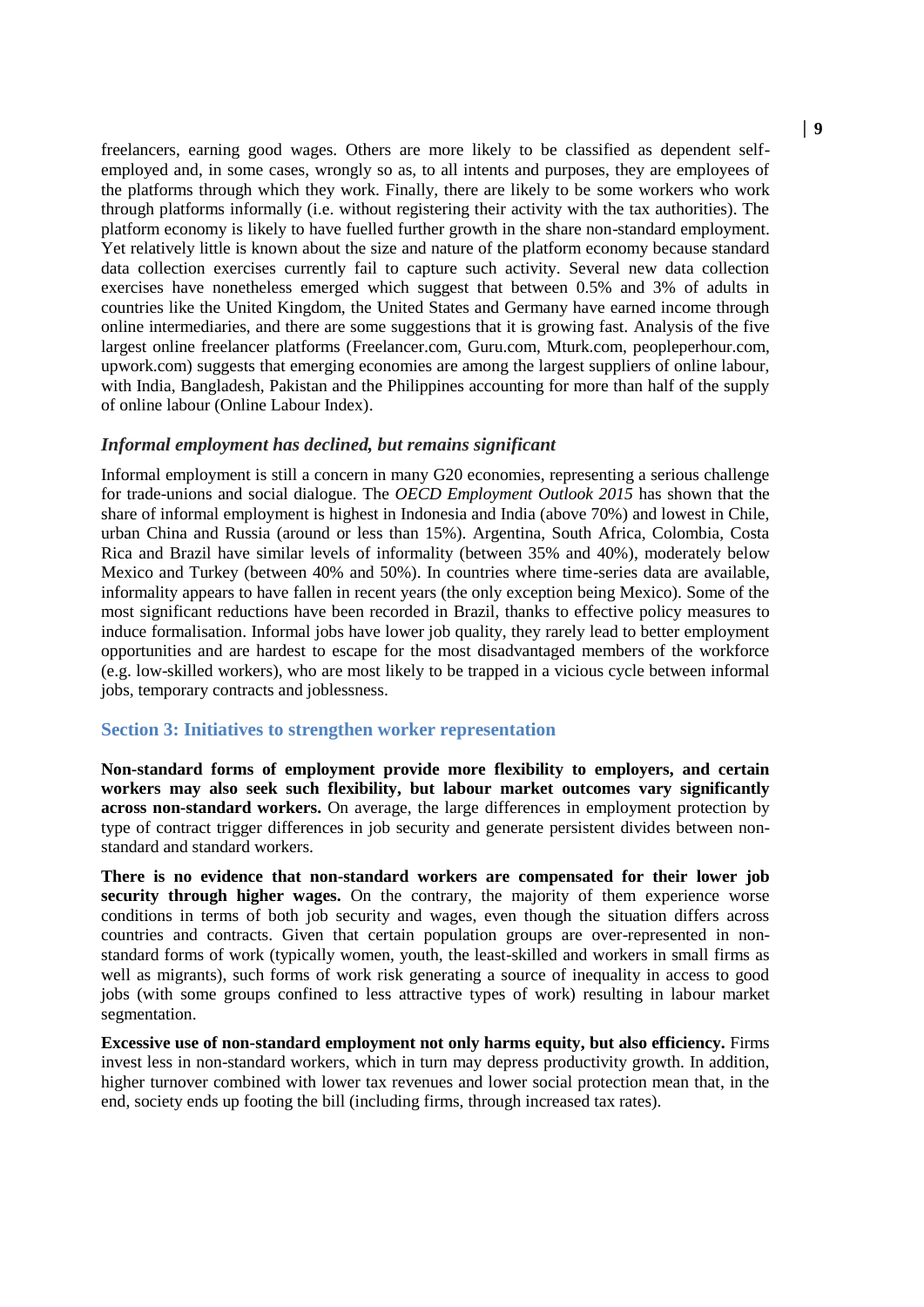### $10|$

**Dealing with job quality issues associated with non-standard employment will require a strengthening (and possibly a modernising) of labour relations**, in addition to interventions in the areas of employment regulation, social protection and skills. A recent OECD/Netherlands workshop organised in Paris explored the challenges facing labour relations in the future world of work, and possible responses on the part of unions, employers, governments, as well as other stakeholders. The key take-aways from that workshop were as follows:

## *Alternative labour movements exist, but they have their limitations and there is still value in collective bargaining*

The erosion of union and collective bargaining coverage has led to the emergence of alternative labour movements to defend workers' interests – including in emerging economies, where informal workers self-organise in unions, cooperatives or associations.

One of these is the **worker centers** in the **United States**, a country which has experienced a steep decline in union density and workers' voice. Worker centers provide support to low-wage (primarily immigrant) workers. They are set up as non-profit organisations, and not as unions, because this: allows them to keep more freedom to engage in collective action and boycotts; reduces the amount of bureaucracy they are subject to; and opens opportunities to alternative sources of funding (foundations, governments). Worker centers aim to improve conditions through policy change rather than through bargaining. They are community-based organisations which deliver services (e.g. legal representation) to their members; they engage in advocacy and organise workers so they can act together for economic and political change. The number of worker centers rose in the United States from just five in the 1990s to 240 today – a rise partly linked to the increase in migrant workers in the United States.

Another model which has emerged in a number of countries is **co-operatives** to organise selfemployed workers and to provide a range of services to them. One example of this is SMart, a **Belgian** co-operative originally set up to support artists, but since then extended to other atypical workers as well as to more countries (SMart now operates in nine European countries). SMart is a company which provides the self-employed with a wide range of services, including: help with invoicing and the declaration of income; getting paid as an employee (and therefore gaining access to social protection); debt collection; salary advancement (through a mutual guarantee fund); the provision of training and co-working spaces. The organisation is based on a participatory process, with all its members invited to participate in the general assembly. Like the worker centers in the United States, SMart has grown rapidly as an organisation, indicating that there is strong demand for the type of services it provides.

While such new forms of work organisation are welcome in the sense that they help improve working conditions of a greater number of workers, and particularly those left behind by more traditional institutions, they frequently face challenges which mean that they cannot completely substitute for labour unions. In particular, such institutions do not have the ability to bargain collectively on behalf of their members. This is why alternative labour movements or workers' cooperatives are better seen as complements rather than as substitutes to traditional labour unions. Indeed, in the United States, unions are more and more supportive of worker centers. Similarly, SMart have reached out to unions and employers to try and improve the working conditions of atypical workers.

## *New technologies can help in voicing workers' concerns but do not necessarily promote trust and co-operation*

Modern ICT and social media can help workers come together and express their voice, empowering them through peer-to-peer exchange. They use the internet to build online communities to share experiences and labour market information (including about bad platform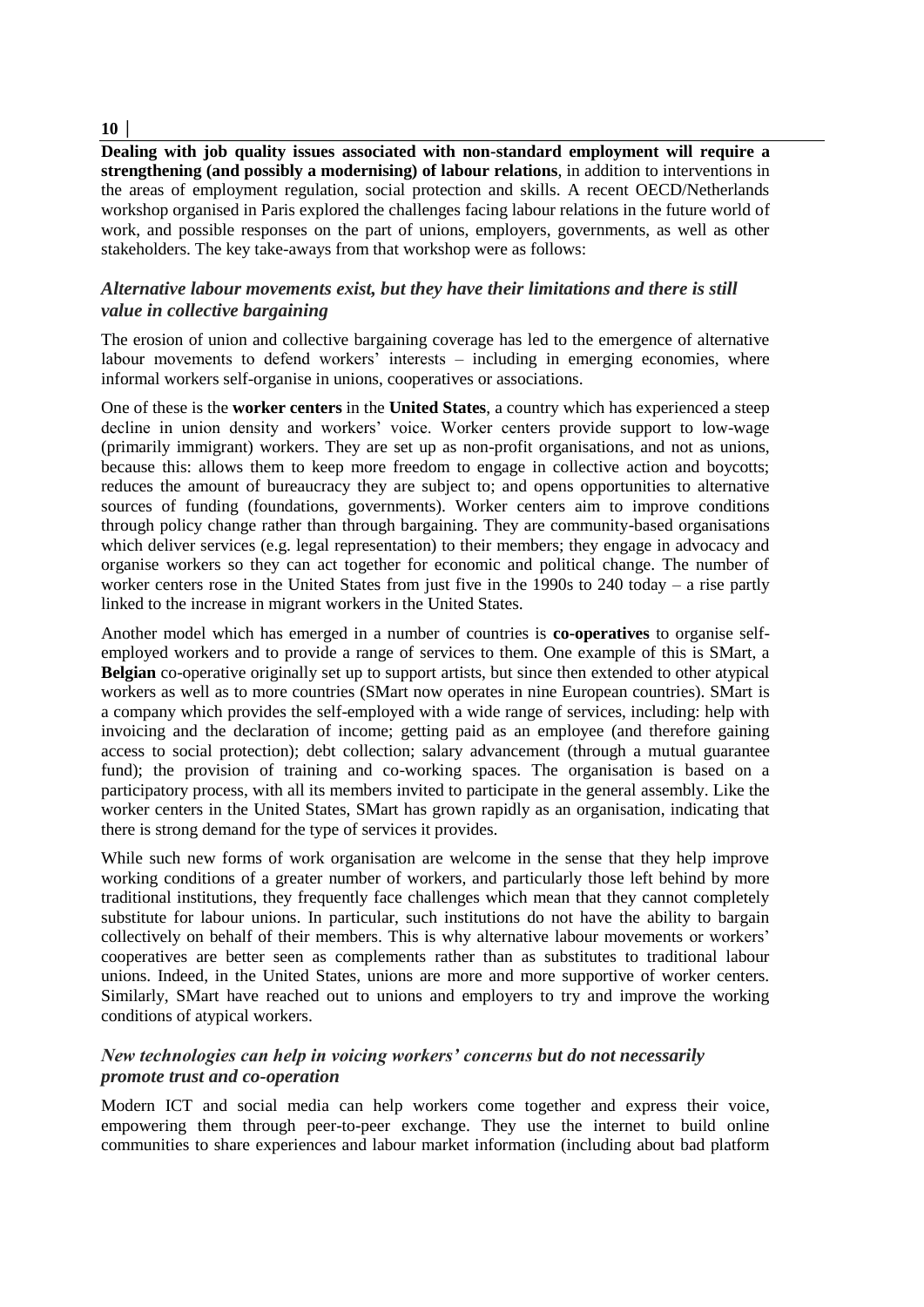practices and/or poor clients), to support and help another, and even to improve pay and working conditions through informal norms. However, given that online communities are often scattered across different geographies, occupations and platforms, such actions are likely to have only limited impact. Similarly, the absence of unions is likely to restrict what they can achieve in practice. Distinctive features of social partner organisations are*: i)* the possibility to sign an agreement and *ii)* the ability to deliver an agreement. Boycotts, petitions, and non-union workers' organisations strengthen workers' voice but do not necessarily lead to an agreement improving working conditions to the satisfaction of both parties.

## *Unions can and do reach out to non-standard workers, and social dialogue can help regulate new forms of work*

One of the current challenges for trade unions is how to include the newer forms of work, such as those in the platform economy. A number of promising initiatives have emerged recently. In **Germany**, the metalworkers' union IG Metall realised that crowd work potentially affects every aspect of the value chain and could therefore have an enormous impact on "traditional" forms of employment and employees. This is why IG Metall reached out to platform workers by: *i)* setting up the website faircrowd.work, which allows platform workers to connect to one another, rate platforms, and to join trade unions; *ii)* allowing the self-employed to become members of IG Metall; *iii)* developing a code of conduct for platforms; and iv) establishing an ombudsman office to settle disputes among crowd workers, clients and platforms by mutual out-of-court agreement. Many of the priorities of platform workers are the same as those of ordinary workers, and IG Metall works with them, as well as with platforms and international networks, to achieve better working conditions. The next step would be to try and reach collective agreements for platforms.

Indeed, social dialogue and collective bargaining can contribute to regulate new forms of work in a more flexible way than the law. In the past, that proved to be the case for new forms of work that were perceived as disruptive as the platforms of today. For example, agency work was originally highly contested and even banned in a number of countries. However, through social dialogue, they became accepted and, when agencies were recognised as employers and the principle of equal pay for equal work was accepted, it became possible to enter into collective bargaining on working conditions and supplementary benefits. It forced to develop some measures to develop a transitional labour market which have led now to the possibility of offering permanent contracts to TWA workers. Similarly, while non-standard forms of employment have contributed to the erosion of the Polder Model in the Netherlands, fixed-term and temporary agency work tend to be covered by collective agreements, as a result of successful efforts by unions. In France, collective agreements have been reached for independent workers (insurance agents and small shop keepers).

In emerging economies, some global unions – especially those covering sectors where informal work is common – encourage their affiliates to organise informal workers. In India, several unions cover informal workers and support their demands for basic workers' rights. By joining forces, informal workers can have a stronger voice to participate in relevant policy or bargaining processes. Evidence is showing that in India, being part of a union considerably reduces the probability of low pay for both salaried and casual workers (Rani and Belser, 2011). Unfortunately, the overall coverage in India remains relatively limited and union density very low. More generally, evidence in specific cases in some countries shows that dialogue and negotiations can help in solving immediate disputes with governments, local communities and employers. However, even when an agreement is reached, the non-regular nature of employment makes it easy to ignore it or undermine it.